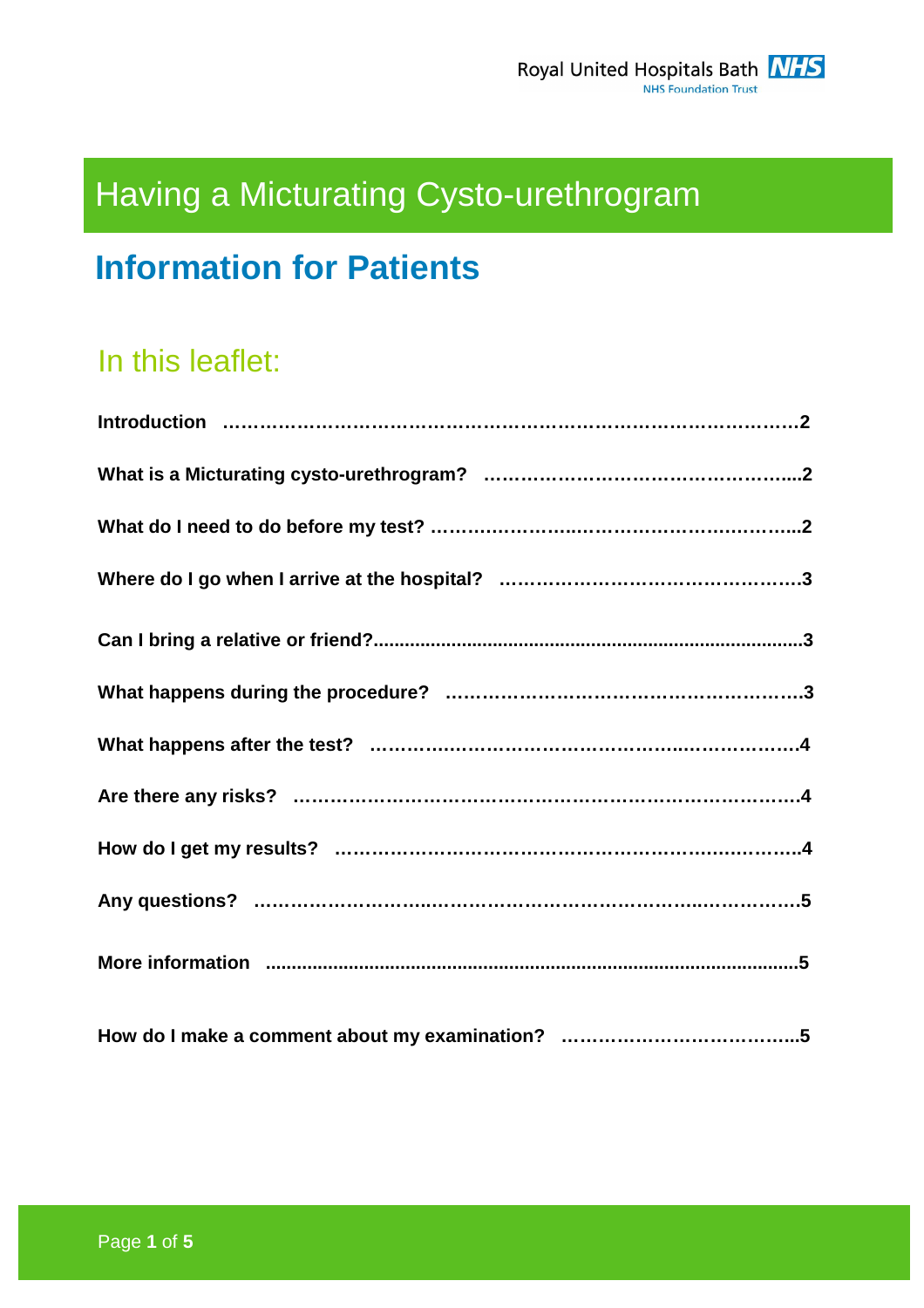#### **Introduction**

This leaflet tells you about having a Micturating Cysto-urethrogram (MCUG). It explains how the test is done, what to expect, and what the possible risks are. If you have any questions or concerns, please do not hesitate to speak to a doctor or nurse caring for you.

#### What is a Micturating Cysto-urethrogram?

A Micturating Cysto-urethrogram (MCUG) is an X-ray examination done to show the bladder and urethra (the tube through which urine is passed out of the body from the bladder) while passing urine. Contrast (X-ray dye) introduced through a small tube is used to visualize the bladder and urethra on X-rays.

The test is commonly performed in children to find out if urine passes from the bladder back up to the kidneys instead of out through the urethra, a condition known as vesicoureteric reflux. This can be the cause of recurrent urinary tract infection and kidney damage.

Reasons for performing this test in adults include stress incontinence, to assess bladder function or to identify a urethral stricture.

#### What do I need to do to before my test?

You may eat and drink normally before your MCUG and can continue to take all your normal medications.

#### **Females**

Females are asked to contact the Radiology department if you suspect that you may be pregnant OR if the appointment is more than 10 days after the start of your last period. This test uses radiation and there is a risk to the unborn baby if we were to do the Xrays when you are pregnant. When you arrive for your test, you will be asked when your last period started. If it is more than 10 days earlier, your appointment will be postponed.

#### **Allergy to iodine or contrast medium**

You should inform us in advance if you have a known allergy to iodine or intravenous contrast material (X-ray dye). Your doctor may prescribe medications prior to the examination to reduce the risk of an allergic reaction.

#### **Urine infection**

Please inform us if you think you might have a urine infection when the test is due, as we will not be able to perform the examination. We will rebook your appointment.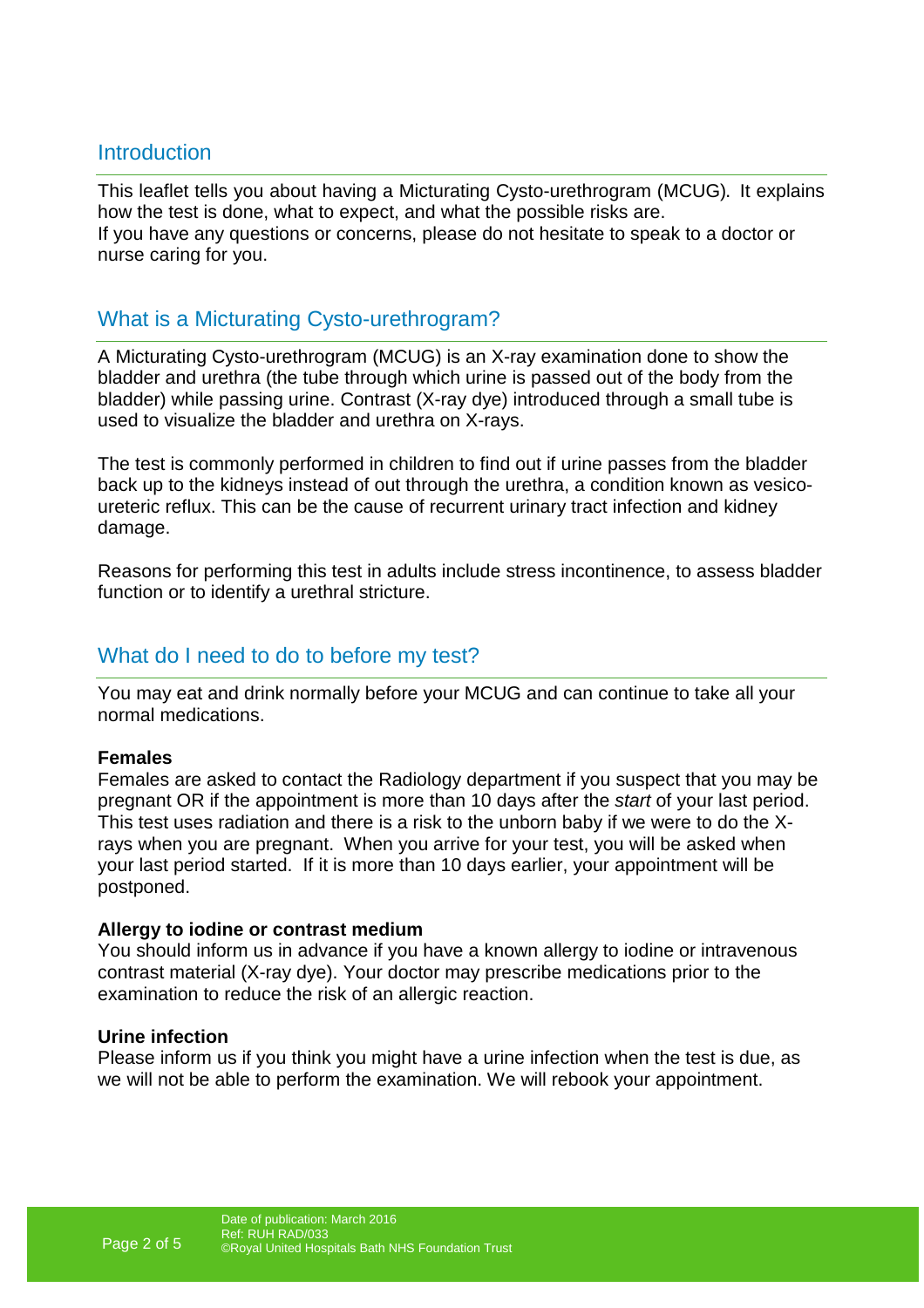## Where do I go when I arrive at the hospital?

Please report to the reception desk in the Radiology department (B7) with your appointment letter 10 minutes before your appointment time. Please click on the following link for a site map of the hospital:

http://www.ruh.nhs.uk/finding/documents/RUH\_directory\_map.pdf

You will be asked to sit in the waiting area until called by a member of staff. A member of the team will explain the test and answer any questions. If you have to undress for the procedure, you will be shown to a private cubicle and asked to change into a clean gown. You will be asked to remove all jewellery and metal from the area to be scanned. Your clothes and valuables will be secured in a locker until after the procedure.

## Can I bring a relative or friend?

You may bring a relative or friend with you to the appointment but, as the examination uses x-rays, for reasons of safety they will not be able to accompany you into the examination room, except in very special circumstances. If the patient is a young child or is un-cooperative, a parent or health worker may stay in the room, but will be required to wear a protective lead apron.

If you need an interpreter please tell us when you receive your appointment so that we can arrange this.

## What happens during the procedure?

You will be taken into the screening/fluoroscopy room and asked to lie down on the fluoroscopy table. The fluoroscopy equipment uses x-rays to obtain real-time moving images of the body. A small beam of continuous x-rays passes through the body to an image intensifier, which is suspended over the X-ray table. The sequence of images produced can be viewed on a computer monitor.

The procedure will be performed by a Radiologist, who is a doctor specially trained to carry out complex imaging examinations and to interpret the images.



X-ray pictures are taken of the bladder area. Your skin will be cleaned with an antiseptic solution and a small tube is then gently inserted into the opening of the urethra. Contrast (X-ray dye) is injected through the tube to visualize the urethra and bladder on X-ray images. You may be asked to lie in different positions whilst the images are taken. When the bladder is full the tube is removed. The table may be brought to an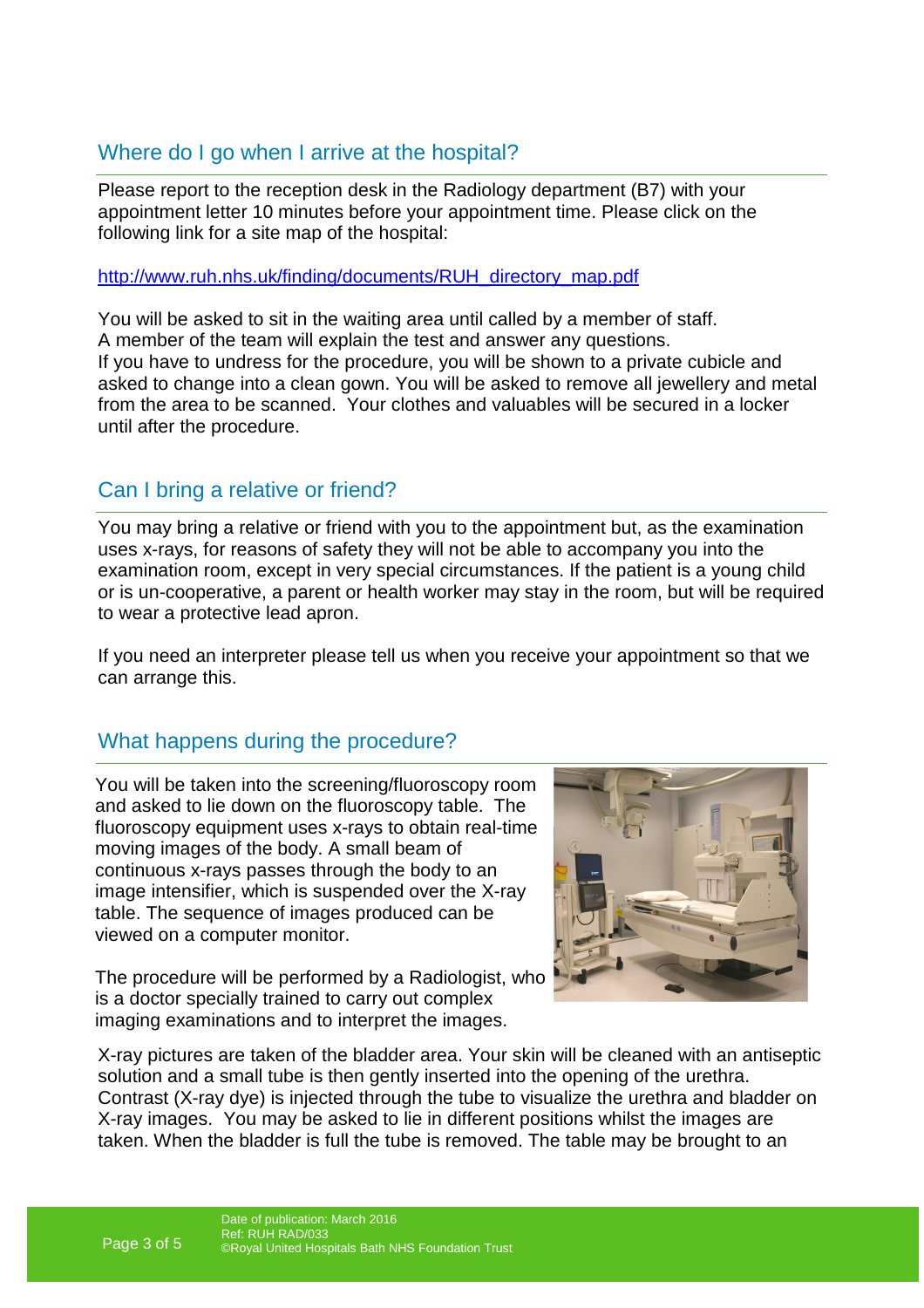upright position so that you are standing. You will then be asked to empty your bladder into a bottle or container whilst X-ray images are taken.

The examination takes about 30 minutes to complete.

#### What happens after the test?

At the end of the test the tube is removed. You will then usually be able to leave immediately. Children may be asked to return to the ward so that the doctors can decide whether they need to start, or alter, any antibiotic treatment.

In the week after the test if you notice any symptoms of a urinary infection, such as pain on passing urine, a temperature or feeling unwell, you should contact your GP for advice.

#### Are there any risks?

Fluoroscopy involves the use of X-rays. There are strict guidelines in place for the use of x-rays in diagnosing medical conditions so fluoroscopic examinations can only be performed at the request of a Doctor. We will keep the radiation dose as low as we possibly can. Women who are or might be pregnant must inform a member of staff in advance.

You may experience slight discomfort during the procedure but it should not be painful. Minor bleeding can occur from the urethra. There is a small risk of urinary tract infection.

Allergic reaction to the contrast is uncommon, and radiology departments are wellequipped to deal with this.

Perforation of the urethra is rare. This may require surgery and/or antibiotics.

Despite these slight risks, your doctor believes it is advisable that you should have this examination, and do bear in mind there are greater risks from missing a serious disorder by not having your scan.

#### How do I get my results?

The Radiologist will review the images from your MCUG and send a report to your doctor. Your GP or hospital Consultant who referred you for the test will see you to discuss the results.